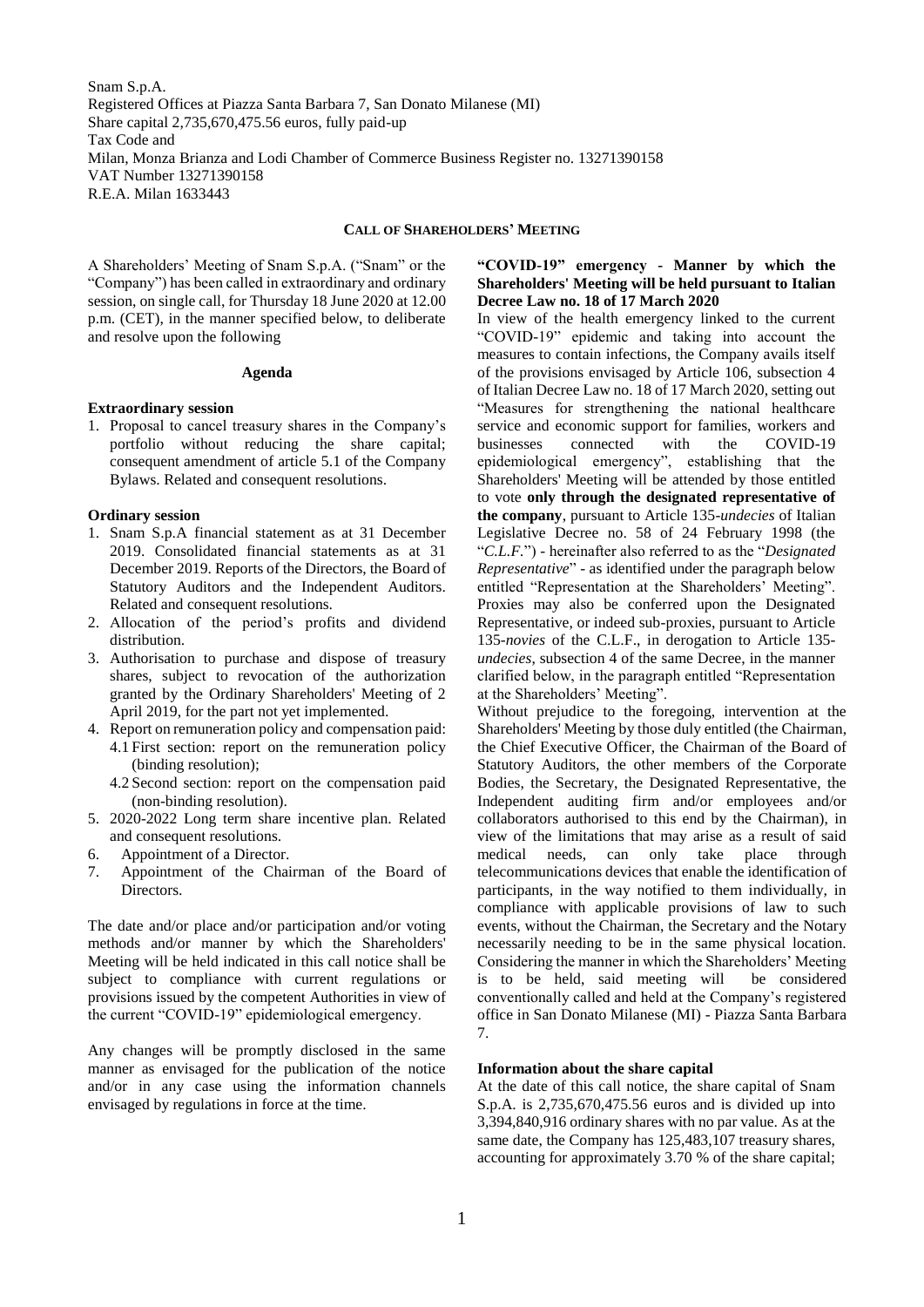therefore, excluding the specified treasury shares, 3,269,357,809 ordinary shares have the right to vote.

## **Verification of eligibility to participate and vote in the Meeting**

Pursuant to Article 83-*sexies* of the C.L.F., those whose duly empowered (in accordance with applicable regulation) representatives have sent the Company notification attesting to their possession of the right to participate in the Meeting by the close of business on the seventh market trading day before the date set for the Shareholders' Meeting on single call (9 June 2020 - record date) will be certified as eligible to participate in the Meeting and exercise the right to vote, **exclusively through the Designated Representative**. Those who take possession of shares only after the record date shall not have a right to participate or vote in the Meeting. Eligibility to participate and to vote - which can only take place through the Designated Representative - is still certified if the notification reaches Snam by the end of the third market trading day (15 June 2020) before the date set for the Shareholders' Meeting on single call, as long as it is before the beginning of the business of the Meeting. You are reminded that the notification to Snam must be made by the intermediary at the request of the party entitled to the right. Any requests for prior notification or compensation for performance required of the intermediary may not be attributed to the Company.

### **Right to submit questions before to the Shareholders' Meeting**

Pursuant to Article 127-*ter* of the C.L.F., those who have the right to vote may submit questions about subjects on the agenda even before the Shareholders' Meeting, having them reach the Company at the latest seven trading days prior to the Shareholders' Meeting date (i.e. by 9 June 2020), as follows (indicating as Ref.: "Questions June 2020 Shareholders' Meeting"): (i) by certified e-mail to [snam.assemblea@pec.snam.it;](mailto:snam.assemblea@pec.snam.it) or (ii) by e-mail to: [segreteria.societaria@snam.it;](mailto:segreteria.societaria@snam.it) or (iii) by using the appropriate section of the Company's website [www.snam.it](http://www.snam.it/) ("Governance and Conduct" "*Shareholders' Meeting*" Section). The parties involved must provide information and documentation demonstrating ownership of the rights, in accordance with the procedures indicated on the website. Responses to the questions received by the deadline indicated will be published in said section of the website, by 16 June 2020. The Company will provide a unitary answer to questions having the same content. No answer is due when the information requested is already available in the "*FAQ* " section of the Company website [www.snam.it](http://www.snam.it/) ("*Governance and Conduct*" - "*Shareholders' Meeting*" section), or regarding topics which are not subject to resolution by the Shareholders' Meeting.

**Additions to the agenda for the Shareholders' Meeting and proposals for resolution on the items on the Agenda by Shareholders holding at least 2.5% of the share capital (pursuant to Article 126-***bis***, subsection 1, first sentence of the C.L.F.)**

Pursuant to Article 126*-bis*, subsection 1, first sentence, of the C.L.F., Shareholders who, even jointly, represent at least one fortieth of the share capital (2.5%) may request, within ten days of publication of this notice, to add to the list of items to be deliberated, indicating in that request the further matters proposed, or may present proposals for resolution on items already on the agenda. Questions must be submitted in writing (specifying as Ref. "Addition to Agenda June 2020 Shareholders' Meeting" and/or "Proposals for resolution June 2020 Shareholders' Meeting") by certified e-mail to [snam.assemblea@pec.snam.it](mailto:snam.assemblea@pec.snam.it) or by e-mail to: [segreteria.societaria@snam.it](mailto:segreteria.societaria@snam.it) together with a report which provides a description of new items requested for resolution or of the reasons for further proposals for resolution presented on items already on the Agenda. Further information is available in the appropriate section of the Company's website [www.snam.it](http://www.snam.it/) ("*Governance and Conduct*" – "*Shareholders' Meeting*" section).

## **Presentation of proposals for resolution by those entitled to vote (pursuant to Article 126-***bis***, subsection 1, penultimate sentence, C.L.F.)**

Given that participation at the Shareholders' Meeting pursuant to this call notice is only permitted through the Designated Representative, anyone with the right to vote who wishes to formulate proposals for resolution on the items on the Agenda - pursuant to Article 126-*bis* of the C.L.F. - must submit them in advance, by 3 June 2020. Said proposals, which must be formulated clearly and completely, must be submitted in writing (specifying as Ref. "Individual proposals June 2020 Shareholders' Meeting") by certified e-mail to [snam.assemblea@pec.snam.it](mailto:snam.assemblea@pec.snam.it) or by e-mail to: [segreteria.societaria@snam.it](mailto:segreteria.societaria@snam.it) 

Proposals for resolution will be published in the specific section of the Company's website [www.snam.it](http://www.snam.it/) ("*Governance and Conduct*" - "*Shareholders' Meeting*" section) by 5 June 2020, to allow those entitled to vote to express an informed vote, also taking into account such new proposals and to enable the Designated Representative to obtain voting instructions, also potentially on said proposals.

For the purpose of the foregoing, the Company reserves the right to verify the pertinence of the proposals in respect of the items on the Agenda, their completeness and compliance with applicable legislation and the legitimate entitlement of those making the proposals to do so.

### **Representation at the Shareholders' Meeting**

In accordance with Article 106, subsection 4 of Italian Decree Law no. 18 of 17 March 2020, **participation at the Shareholders' Meeting is only permitted through the Designated Representative.**

With reference to the Shareholders' Meeting referred to in this call notice, the Company has identified the law firm Studio Legale Trevisan & Associati as the Designated Representative in accordance with Article 135-*undecies* of the C.L.F., with registered offices in Milan, Viale Majno n. 45, and any Substitutes, to whom a **specific proxy and/or sub-proxy** must be conferred, alternatively pursuant to: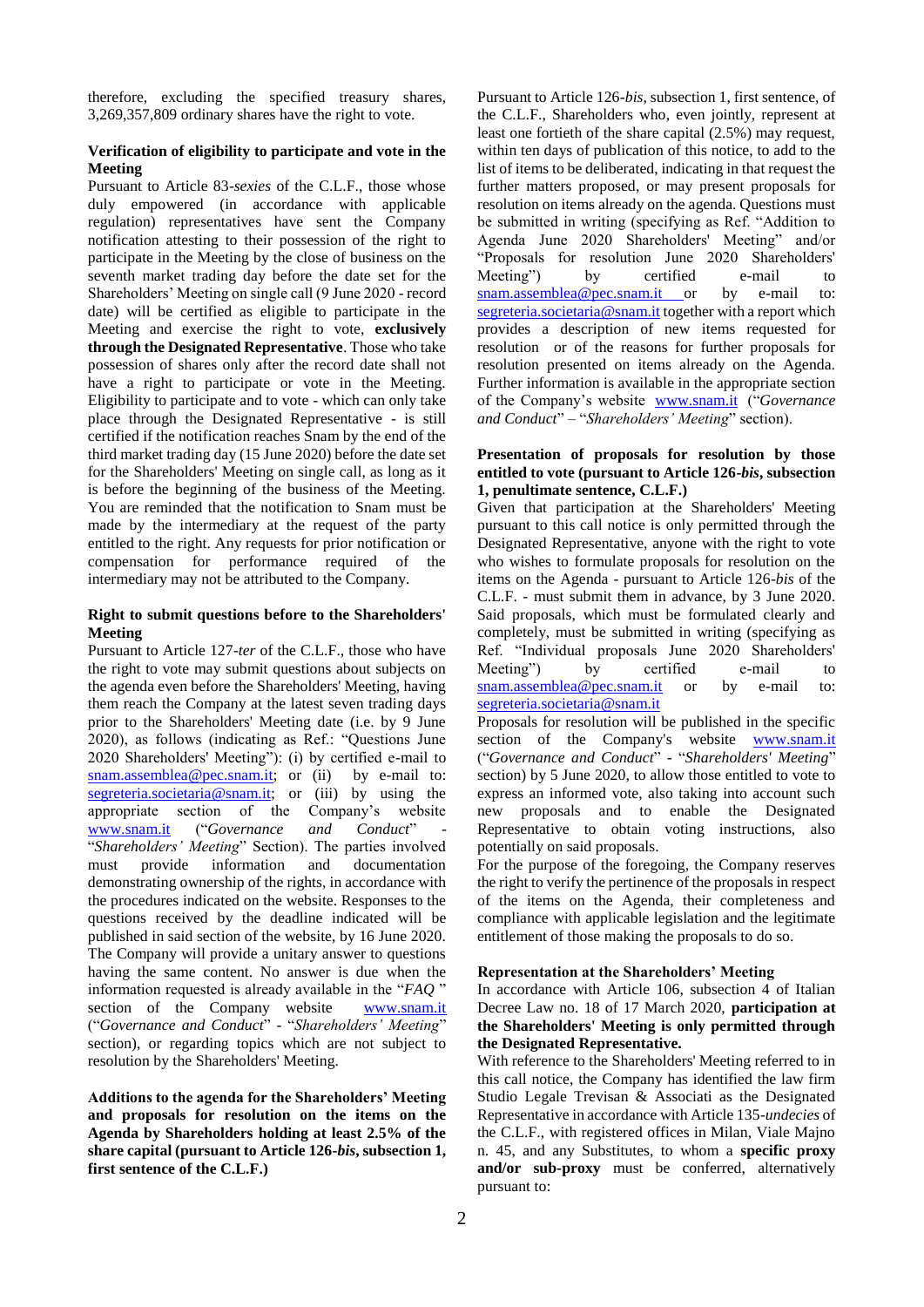- Article 135-*undecies* of the C.L.F., by means of the "*Designated Representative proxy form*", or
- with Article 135-*novies* of the C.L.F., with the faculty to use the "*Ordinary proxy form*" and/or the "*Subproxy form*",

in the manner described below.

Votes cannot be cast electronically and/or by mail.

## **Proxy pursuant to Article 135-***undecies* **C.L.F. ("***proxy to the Designated Representative***")**

In accordance with Article 135-*undecies* of the C.L.F., a written proxy can be conferred upon the Designated Representative at no cost to the delegating party (apart from any postage costs), setting out instructions on how to vote on all or some of the proposals on the Agenda.

The proxy to the Designated Representative pursuant to Article 135-*undecies* of the C.L.F., must be conferred by signing the specific "Designated Representative proxy form" made available in the appropriate section of the Company's website [www.snam.it](http://www.snam.it/) ("*Governance and Conduct*" - "*Shareholders' Meeting*" section) and the original copy, complete with the related written voting instructions and a signed copy of a valid form of ID and, if a legal entity, of documentation showing the corporate powers (copy of a chamber of commerce certificate or similar), must be sent by courier or recorded delivery, to:

*Studio Legale Trevisan & Associati, Viale Majno, n. 45 20122 - Milan* (Ref. "Proxy Snam 2020 Shareholders' Meeting")

by the end of the second trading day before the date set for the Shareholders' Meeting (i.e. no later than 23:59 on 16 June 2020). Without prejudice to the submission of the original proxy, complete with voting instructions, this can also be notified electronically by certified e-mail to: [rappresentante-designato@pec.it.](mailto:rappresentante-designato@pec.it) Submission of the proxy, signed digitally in accordance with current legislation, to said certified e-mail address, satisfies the requirement of written form.

Proxies and related voting instructions conferred upon the Designated Representative pursuant to Article 135 *undecies* of the C.L.F. are revocable by said deadline (16 June 2020) in the same way as envisaged for conferral.

Proxies have no effect on proposals for which no voting instructions have been provided.

## **Proxy and/or sub-proxy pursuant to Article 135-***novies* **C.L.F. (***"ordinary proxy" and/or "sub-proxy"***)**

Those not choosing to avail themselves of proxies pursuant to Article 135-*undecies* of the C.L.F. can confer proxies and/or sub-proxies on the Designated Representative pursuant to Article 135-*novies* of the C.L.F., in derogation from Article 135-*undecies*, subsection 4 of the C.L.F., by signing the Ordinary proxy form and/or the Sub-proxy form available in the specific section of the Company website [www.snam.it](http://www.snam.it/) ("*Governance and Conduct*" - "*Shareholders' Meeting* Section"), which, complete with the related written voting instructions and a signed copy of a valid form of ID and,

if a legal entity, of documentation showing the corporate powers (copy of a chamber of commerce certificate or similar), must be sent to:

- (i) to the Company by certified email to[:snam.assemblea@pec.snam.it,](mailto:snam.assemblea@pec.snam.it) or by e-mail to: [segreteria.societaria@snam.it;](mailto:segreteria.societaria@snam.it) or, alternatively,
- (ii) to the Studio Legale Trevisan  $&$  Associati law firm, by mail, to: Viale Majno n. 45, 20122, Milan - Italy, or by certified e-mail to: rappresentantedesignato@pec.it or by e-mail to: rappresentantedesignato@trevisanlaw.it (Ref. "Proxy Snam 2020 Shareholders' Meeting"),

by 12.00 noon on 17 June 2020 (without prejudice to the fact that the Designated Representative may accept proxies and/or sub-proxies and/or voting instructions even after this deadline, as long as prior to the start of the meeting).

Proxies and/or sub-proxies and related voting instructions conferred upon the Designated Representative pursuant to Article 135-*novies* of the C.L.F. are revocable by said deadline (17 June 2020) in the same way as envisaged for conferral.

Further information, including about the regulations applicable to the system of the Designated Representative, is available in the appropriate section of the Company's website [www.snam.it](http://www.snam.it/) ("*Governance and Conduct*" – "*Shareholders' Meeting*" section). As of today, the Designated Representative will be available to Shareholders to provide necessary information and clarifications regarding the conferral of the proxy on the Designated Representative (in particular in regard to the completion of the proxy form and voting instructions and their submission) at the above addresses and/or via the freephone number: 800 134 679.

## **Report on remuneration policy and compensation paid**  With reference to the report on remuneration policy and compensation paid as per the fourth item on the Agenda of the ordinary session, please note that in accordance with the provisions of Article 123-*ter* of the C.L.F. - as amended by Italian Legislative Decree no. 49 of 10 May 2019, implementing Directive (EU) 2017/828 of the European Parliament and of the Council of 17 May 2017 (the "Shareholder Rights Directive II") - the Shareholders' Meeting is called:

- to pass a binding resolution on the first section of the report, which explains the Company's policy on the remuneration of the members of the Board of Directors and the Board of Statutory Auditors, the CEO and General Manager and Managers with strategic responsibilities, as well as the procedures used to adopt and implement said policy; and
- to pass a non-binding resolution on the second section of the report, which explains the compensation of the members of the Board of Directors and the Board of Statutory Auditors, the CEO and General Manager and Managers with strategic responsibilities (for the latter in aggregated form), paid in 2019 or relating thereto.

#### **Requesting information and the Company website**